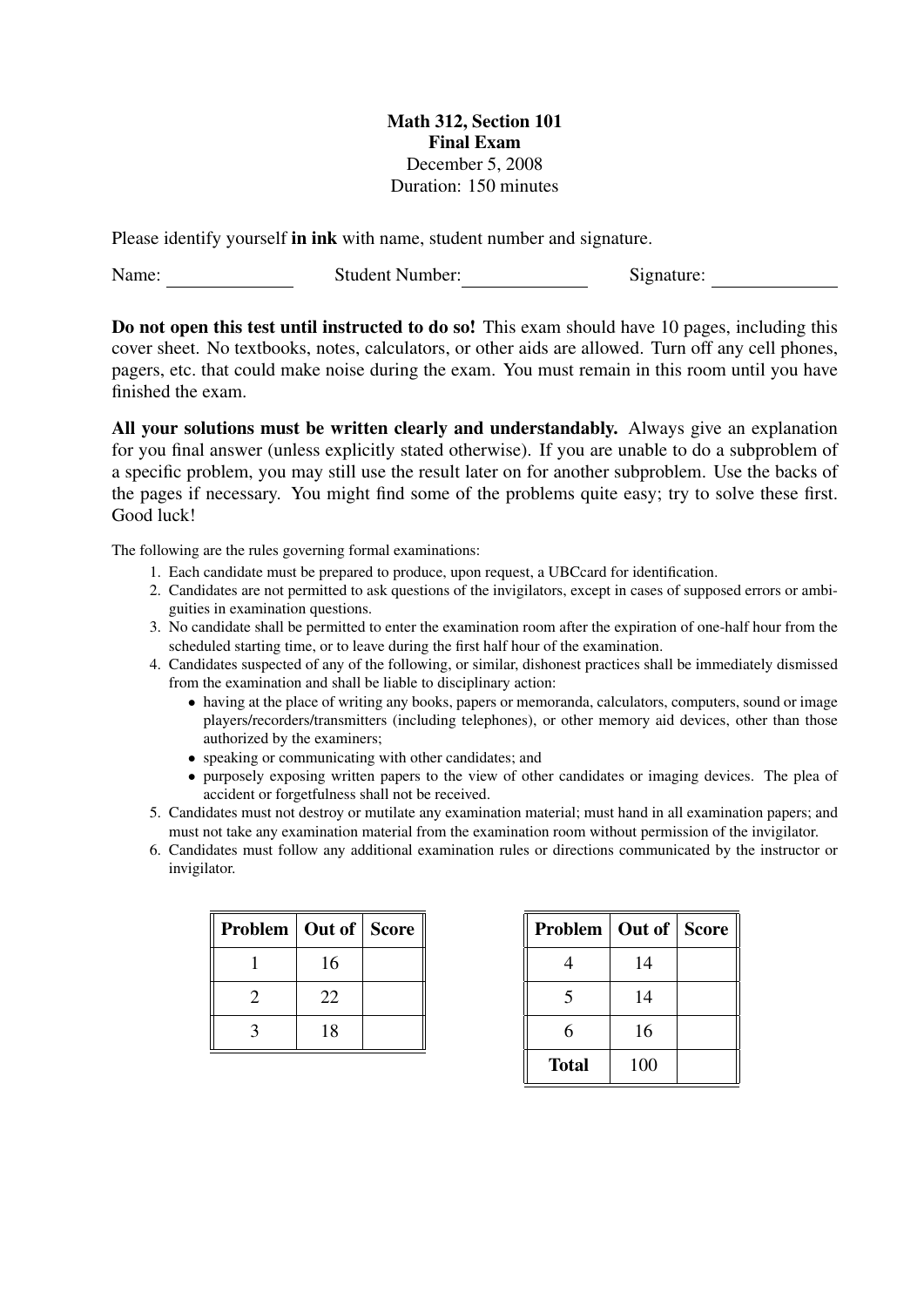Final Exam—Math 312, Section 101—December 5, 2008 page 2 of 10

1.[16 pts] For each of the following statements, indicate if it holds for every  $a, b, c \in \mathbb{Z}_{>0}$  (if so, a simple 'true' without a proof suffices, if not, a 'false' together with a counterexample is expected).

- (i) If  $a|b + c$ , then  $a|b$  and  $a|c$ .
- (ii) If  $a$  is even, then  $a$  is not a prime.
- (iii) If a is odd, then  $\phi(2a) = \dot{\phi}(a)$ .
- (iv) If  $4a \equiv 6 \pmod{10}$ , then  $a \equiv 4 \pmod{10}$ .
- (v) If  $gcd(a, b) = 1$ , then  $a^{b-1} \equiv 1 \pmod{b}$ .
- (vi) If  $gcd(a, b, c) = 1$ , then  $\phi(abc) = \phi(a)\phi(b)\phi(c)$ .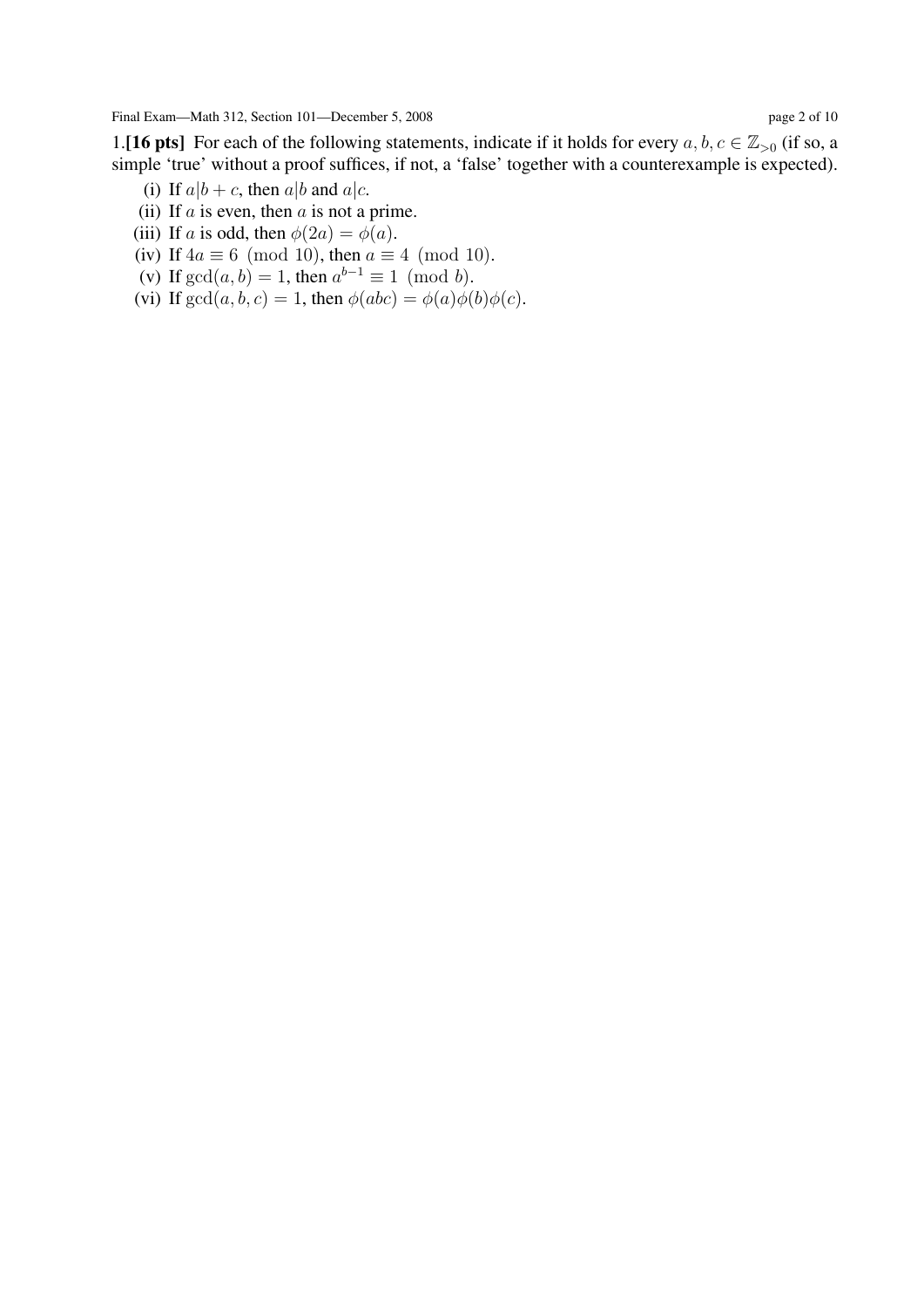2.

- (a) [16 pts] For each of the following congruences, find the least nonnegative integer  $x$  that satisfies it.
	- (i) 60! 31!  $\equiv x \pmod{31}.$ (ii) 59! 30!  $\equiv x \pmod{31}.$ (iii)  $x^2 \equiv 9 \pmod{5}$ . (iv)

$$
-9x \equiv 3^{162} \pmod{17}.
$$

(b)  $[6 \text{ pts}]$  Find the last three digits of the decimal expansion of  $2009^{1202}$ .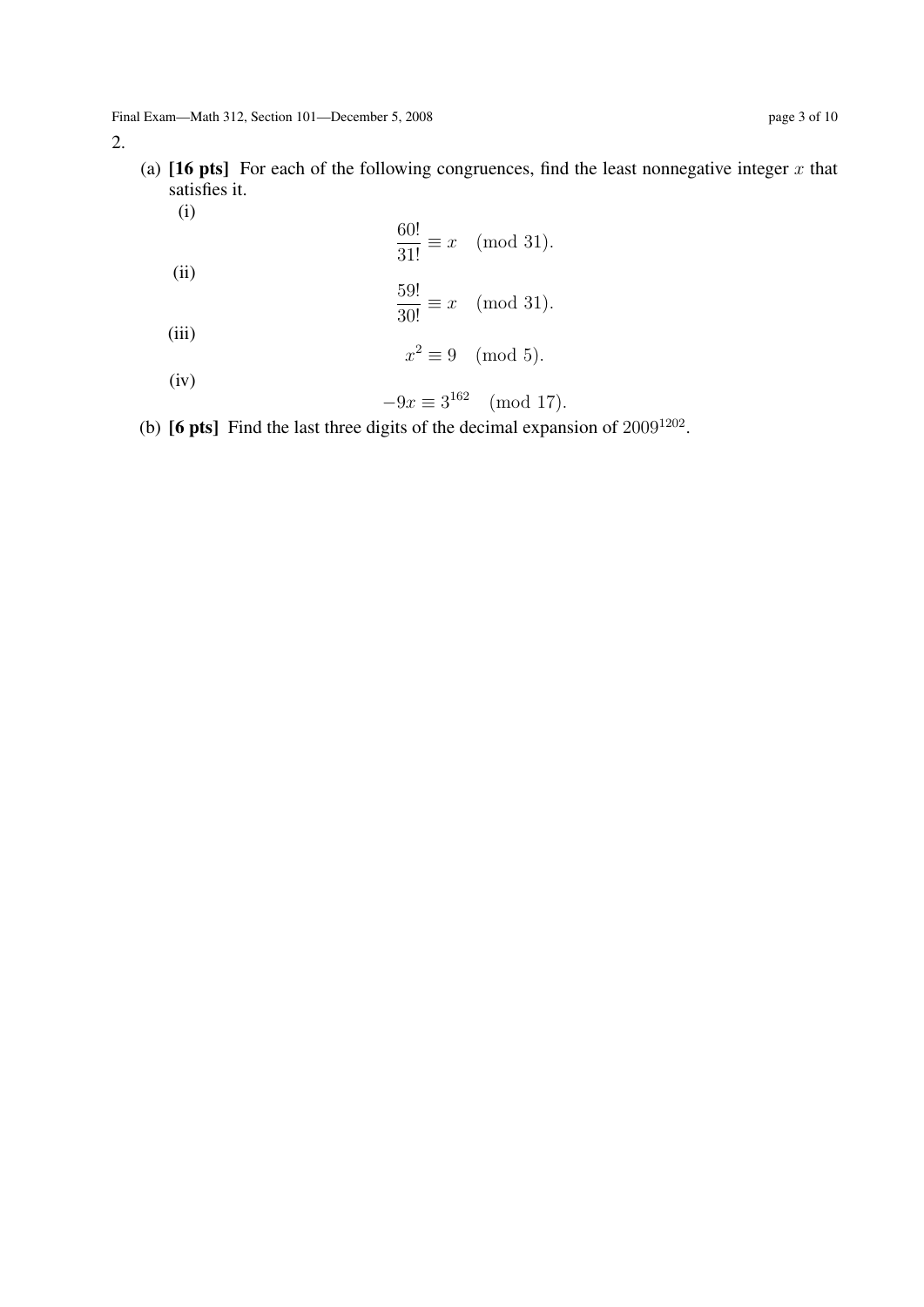3.

(a) [6 pts] Determine, using no moduli other than 111 in your final answer, all integers x that satisfy the following linear congruence.

$$
21x \equiv 6 \pmod{111}.
$$

(b)  $[6 \text{ pts}]$  Find the least nonnegative integer x that satisfies the following system of linear congruences.

$$
x \equiv 998 \pmod{999}
$$
  
\n
$$
x \equiv 999 \pmod{1000}
$$
  
\n
$$
x \equiv 1000 \pmod{1001}.
$$

(c)  $[6 \text{ pts}]$  Determine all integers x that satisfy the following system of linear congruences.

$$
x \equiv 3 \pmod{6}
$$
  

$$
x \equiv 1 \pmod{10}.
$$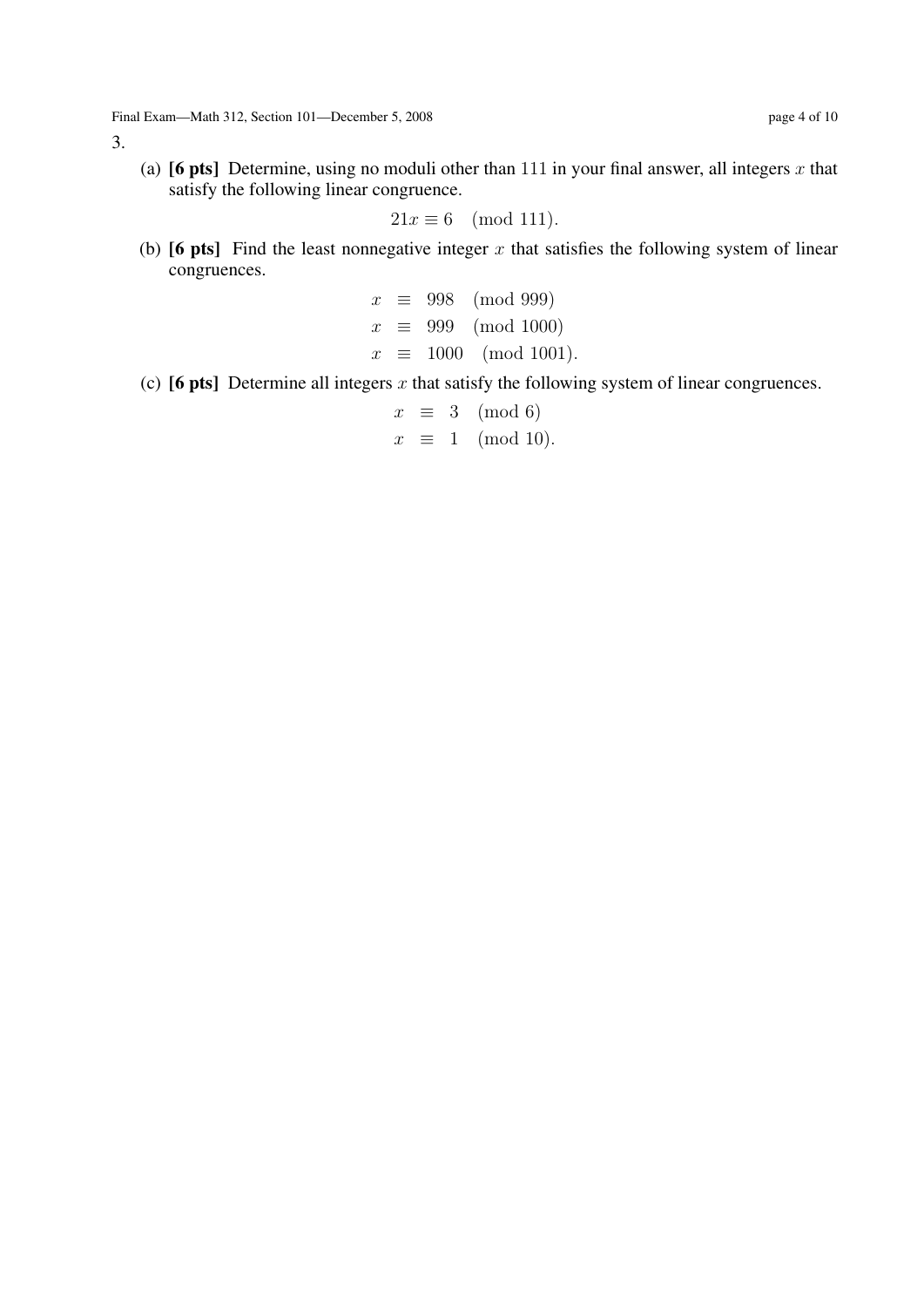Final Exam—Math 312, Section 101—December 5, 2008 page 5 of 10

4.

- (a) [4 pts] Let  $b \in \mathbb{Z}_{>0}$ . Explain what a pseudoprime to the base b is.
- (b) [6 pts] Prove that  $1729 = 7 \cdot 13 \cdot 19$  is a Carmichael number. (Hint:  $1728 = 6 \cdot 288 =$  $12 \cdot 144 = 18 \cdot 96.$
- (c) [4 pts] Show, without using the explicit prime factorization of 1729, but using the following congruences instead, that 1729 is composite.

$$
2^{18} \equiv 1065 \pmod{1729}
$$
  
\n $2^{36} \equiv 1 \pmod{1729}$ .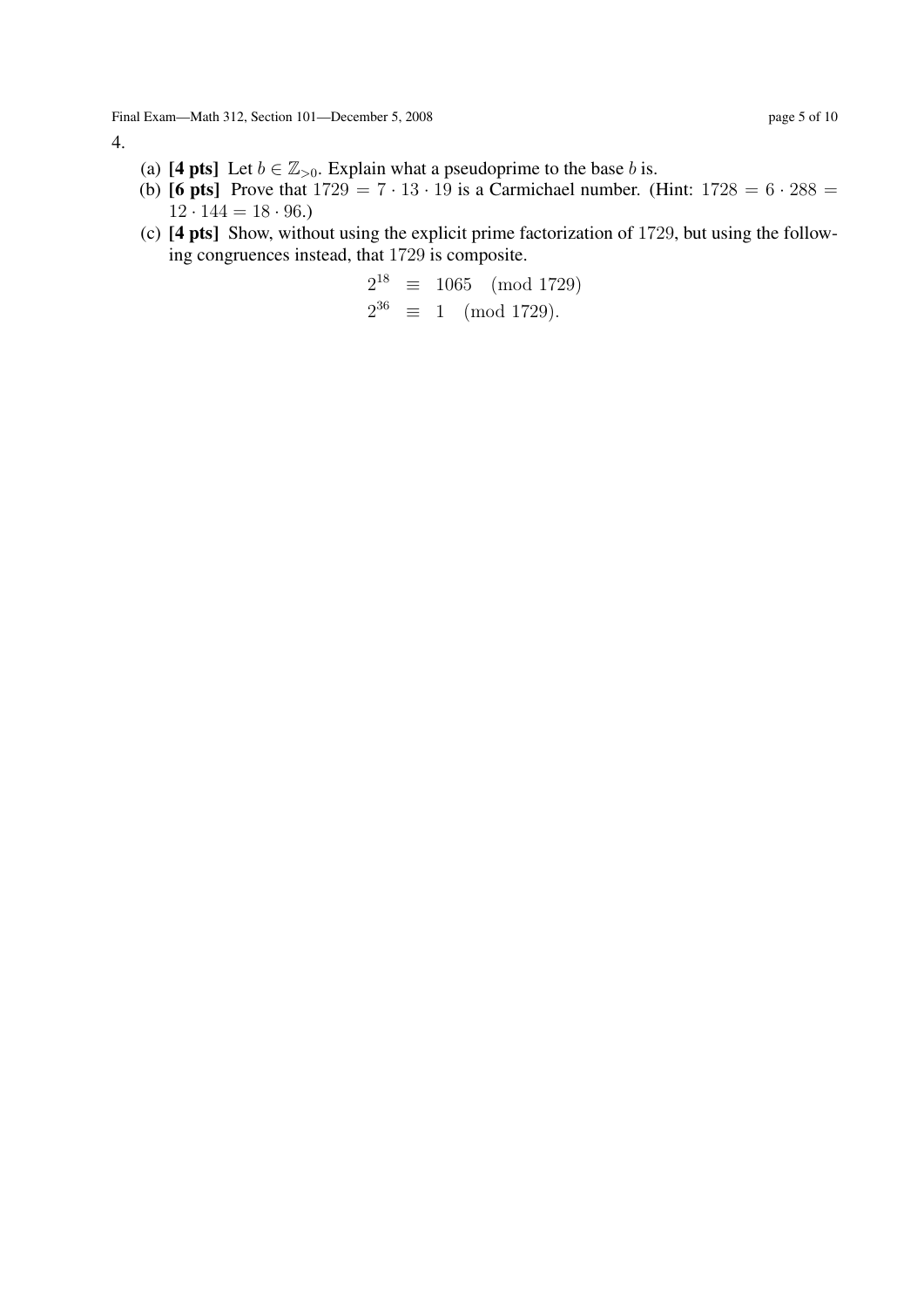5. Alice wants Bob to send her a secret integer P between 0 and 1250 using RSA encryption with key  $(e, n) = (1189, 1271)$  (so the exponent is 1189 and the modulus is 1271, it is way to small to be really secure, but basic RSA encryption and decryption methods still work of course).

- (a) [4 pts] Bob knows that (the plaintext)  $P = 101$ , he computes the ciphertext  $C = 35$  and communicates this number to Alice. Explain how Bob computed C.
- (b) [6 pts] To obtain P from C, Alice first computes and inverse  $d \in \mathbb{Z}$  of e modulo  $\phi(n)$ , since she created the key, she knows that  $1271 = 31 \cdot 41$  (in fact, the prime factorization of  $n$  can easily be found since it is so small). Compute such a  $d$ .
- (c)  $[4 \text{ pts}]$  Explain what Alice has to do next to obtain P back.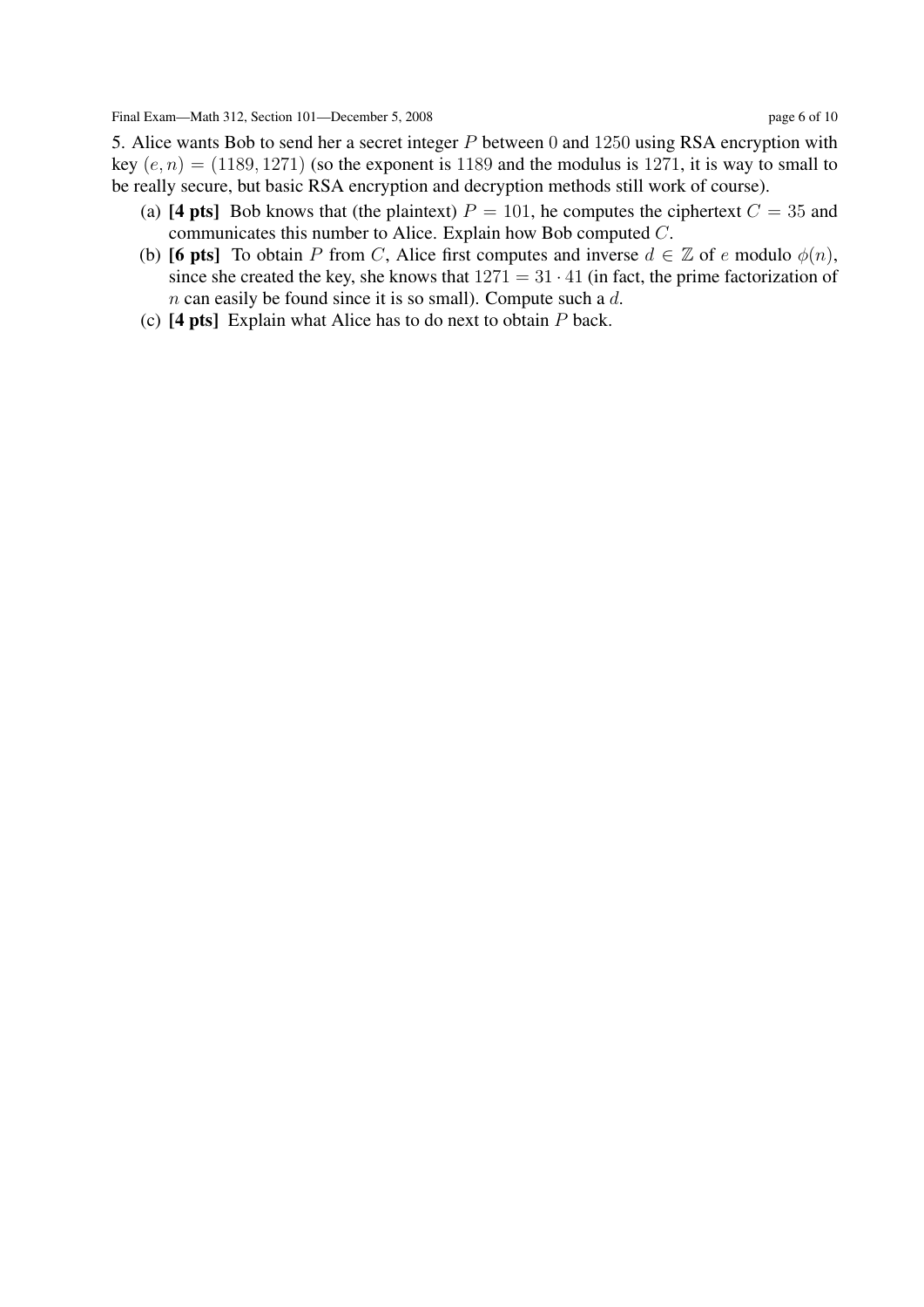Final Exam—Math 312, Section 101—December 5, 2008 page 7 of 10

6. The purpose of this problem is to prove the following theorem.

**Theorem 1.** *For all*  $a, m \in \mathbb{Z}_{>0}$  *we have*  $a^m \equiv a^{m-\phi(m)} \pmod{m}$ .

Let  $a, m \in \mathbb{Z}_{>0}$ . For  $m = 1$ , the theorem holds trivially, so we assume from now on that  $m > 1$  and write its prime-power factorization as  $m = p_1^{e_1} \dots p_k^{e_k}$  for different primes  $p_1, \dots, p_k$ , exponents  $e_1,\ldots,e_k\in\mathbb{Z}_{>0}$  and some  $k\in\mathbb{Z}_{>0}$ . Let  $i\in\{1,\ldots,k\}$  and focus on the prime power  $p_i^{\tilde{e}_i}$  in the prime-power factorization of m.

- (a) [4 pts] Prove that if  $p_i \nmid a$ , then  $p_i^{e_i} | a^{\phi(m)} 1$ . (Hint: Use Euler's theorem and prove/use that  $\phi(p_i^{e_i})|\phi(m)$ .)
- (b) [4 pts] Proof that if  $p_i | a$ , then  $p_i^{e_i} | a^{m-\phi(m)}$ . You might want to do this as follows. i
	- Prove that  $p_i^{e_i-1}|m \phi(m)$ .
	- Prove that  $m \phi(m) \ge p_i^{e_i 1}$ .
	- Prove that  $p_i^{e_i} | p_i^{m-\phi(m)}$  $i^{m-\phi(m)}$  (here you may use without proof that  $p_i^{e_i-1} \ge e_i$ ).
- (c) [4 pts] Prove that  $p_i^{e_i} | a^m a^{m-\phi(m)}$ . (Hint: combine the results of (a) and (b).)
- (d) [4 pts] Complete the proof of Theorem 1 above.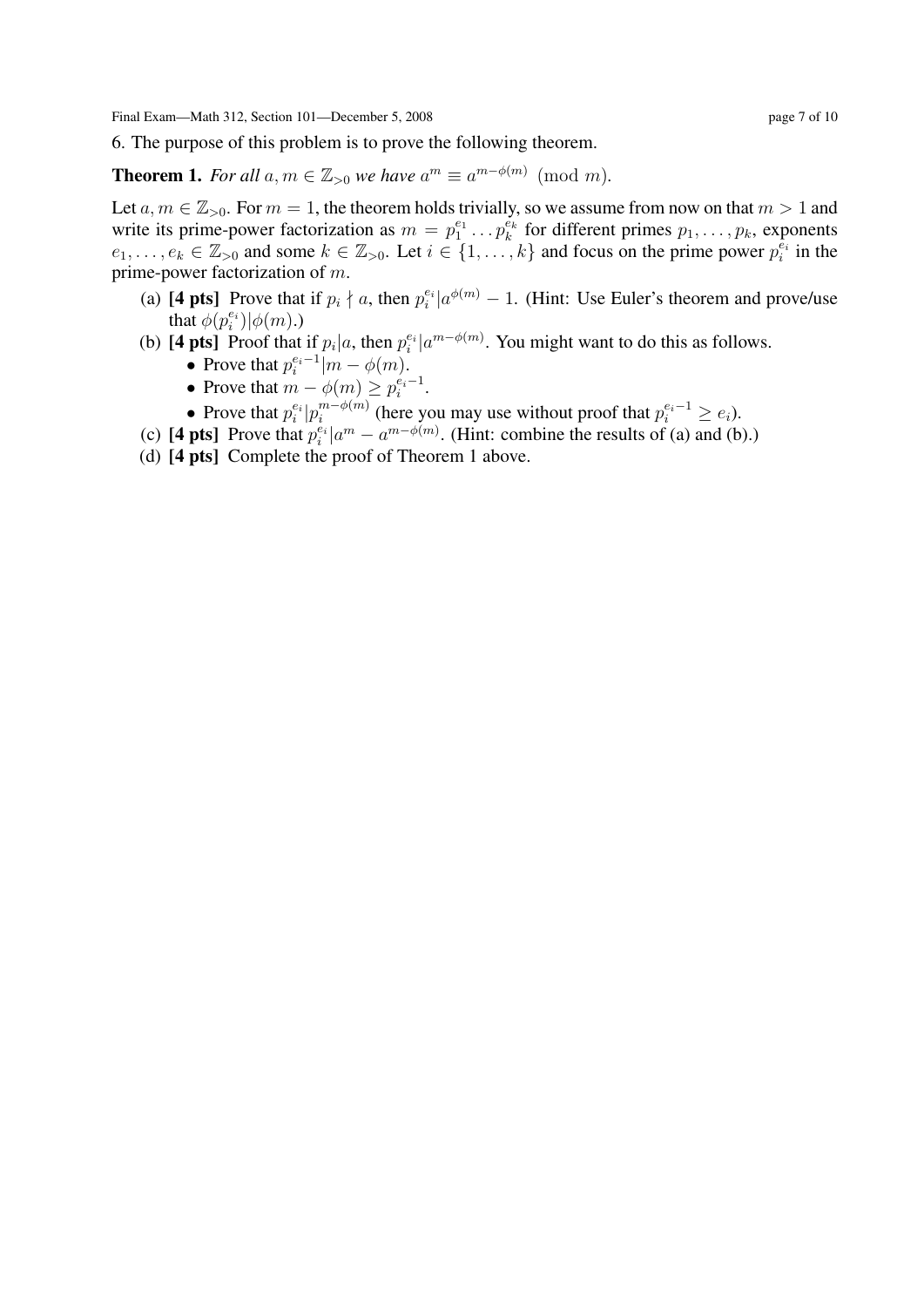Final Exam—Math 312, Section 101—December 5, 2008 page 8 of 10

## 3 extra pages to write solutions on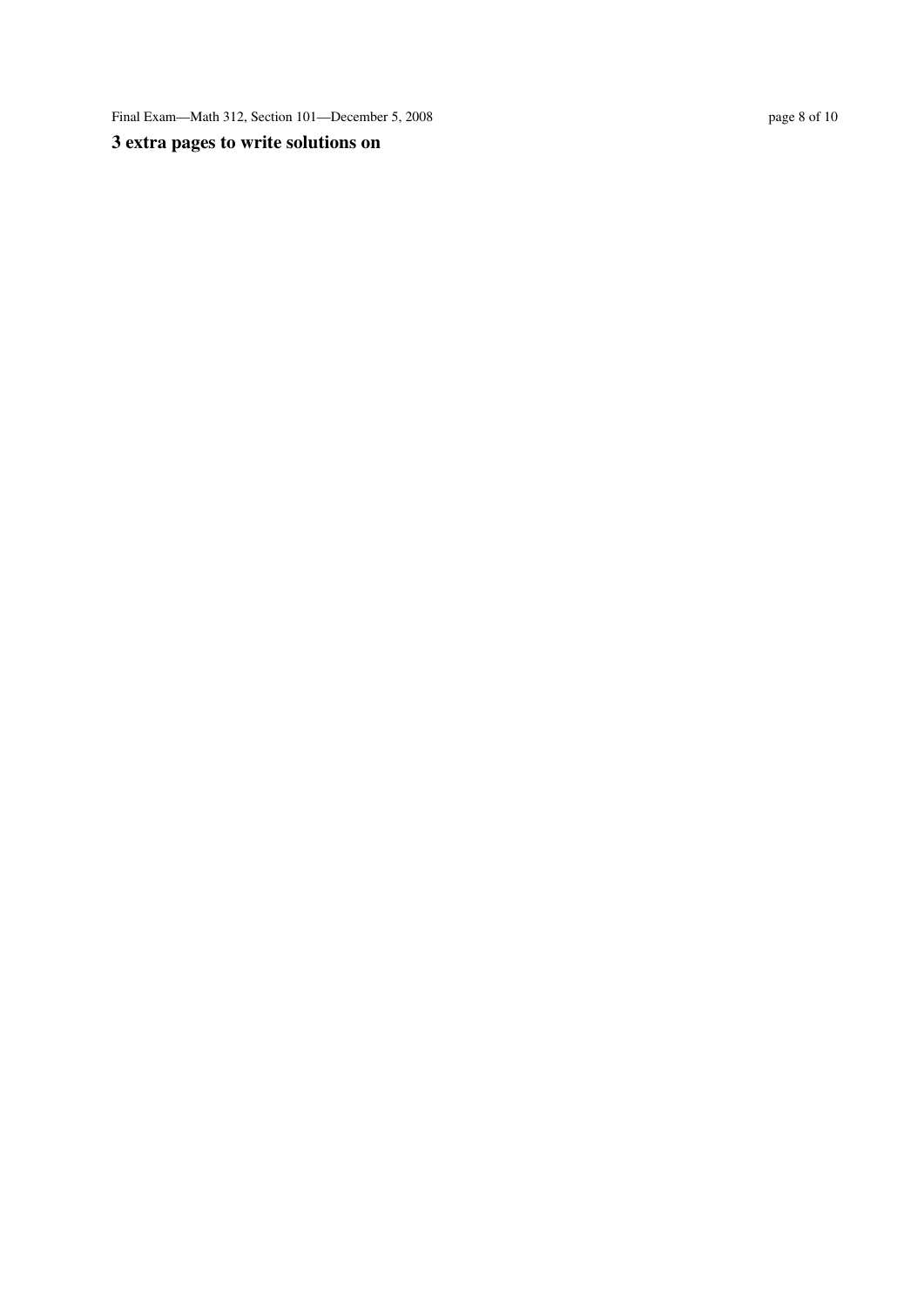Final Exam—Math 312, Section 101—December 5, 2008 page 9 of 10